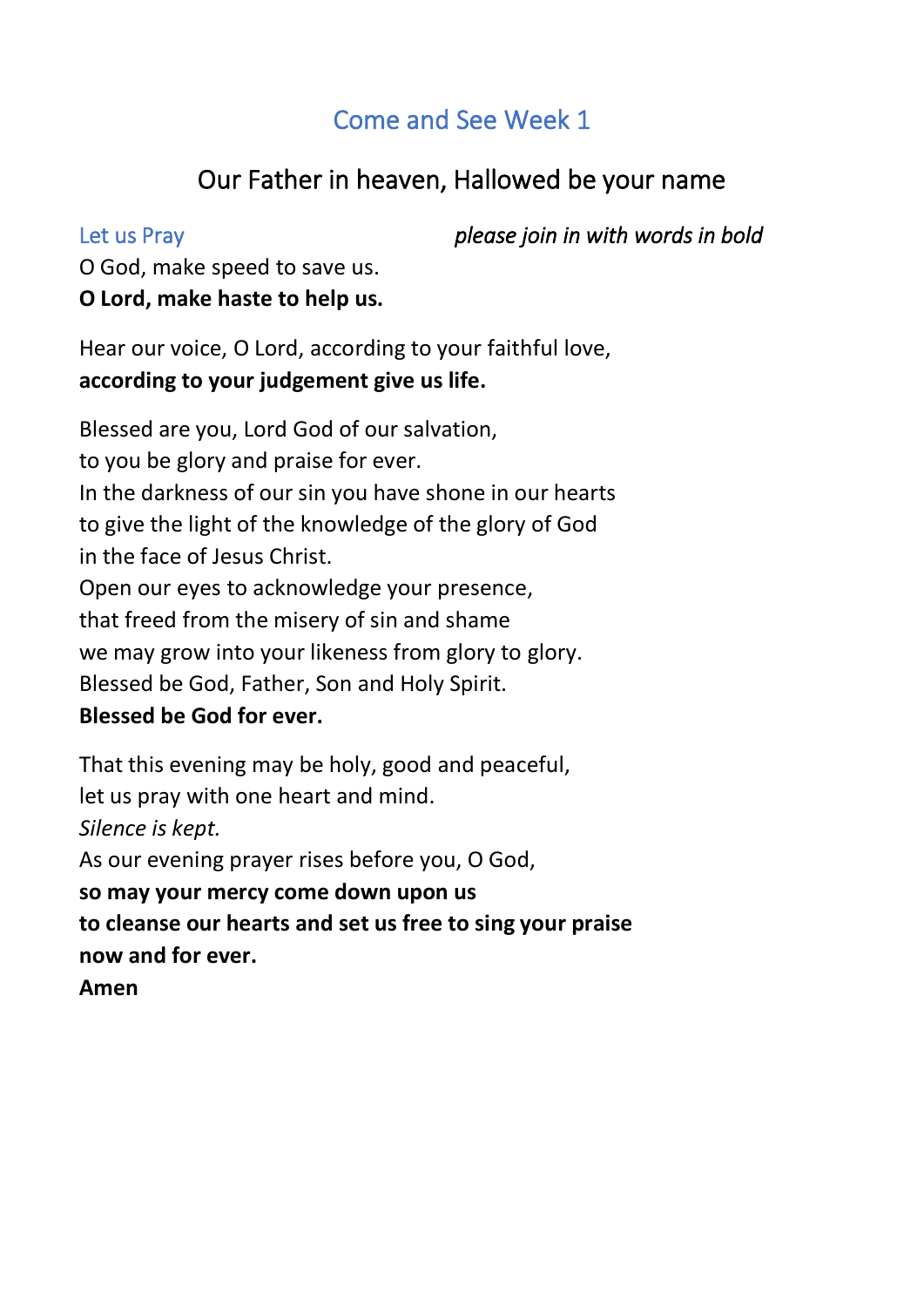Jesus taught his disciples to pray, saying **Our Father in heaven, hallowed be your name, your kingdom come, your will be done, on earth as in heaven. Give us today our daily bread. Forgive us our sins as we forgive those who sin against us. Lead us not into temptation but deliver us from evil. For the kingdom, the power, and the glory are yours now and for ever. Amen.**

Opening Music **From the Highest of Heights: Chris Tomlin** 

#### Beginning to talk

Where have you seen God's goodness this week? It was Jesus who taught us to pray this prayer: what does it tell us about him?

#### Video – Bishop Steven

### Our Lent Conversation – Part 1

How does this line from the Lord's prayer energise you? What questions does it leave in your mind? In what +Steven said, what was most important for you? How do you feel about this prayer, given the last two years of Covid, and the terror-ful situation unfolding in Ukraine? What sort of things make you feel small and insignificant? What are we doing when we pray? What does it mean to call God 'Father'?